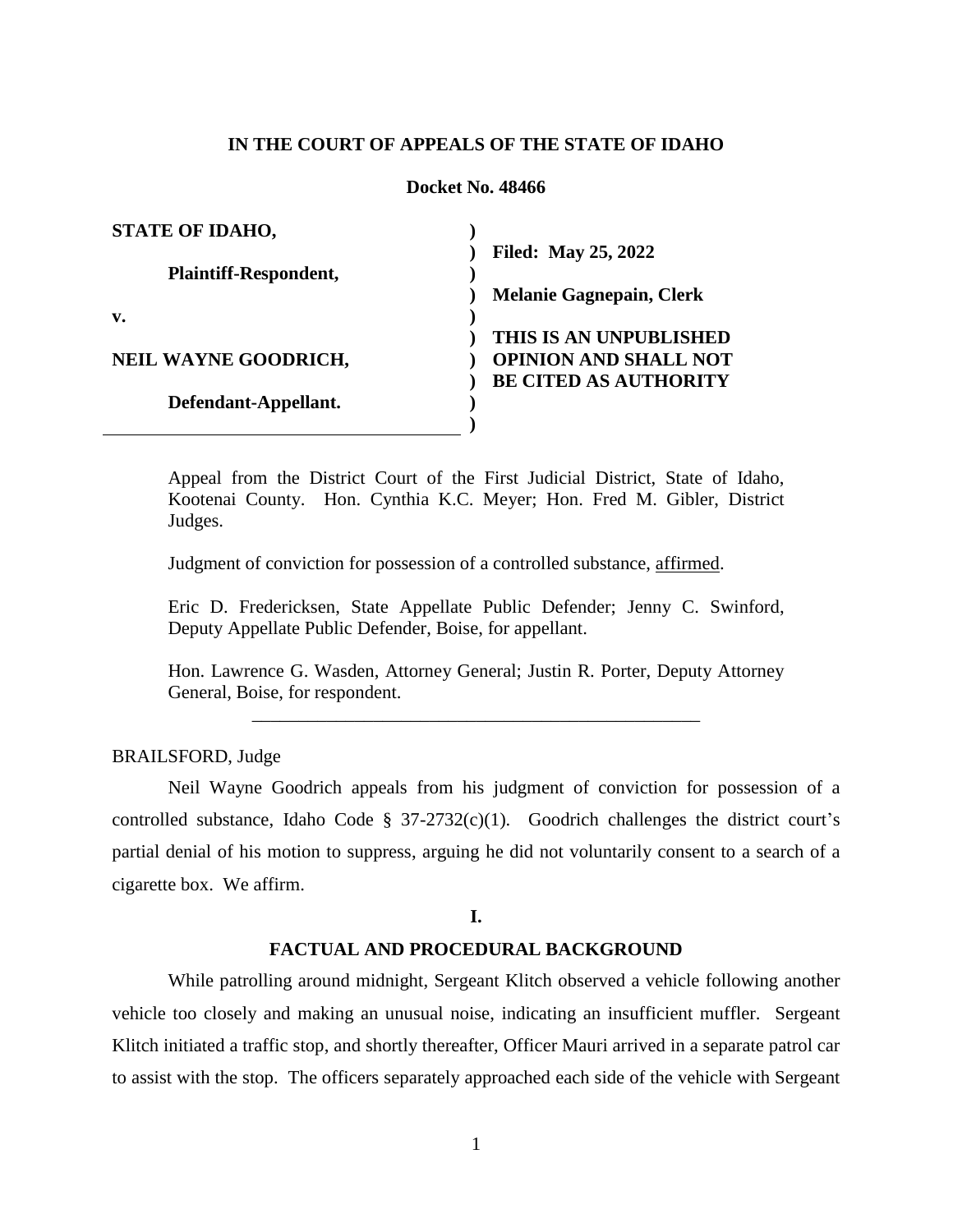Klitch contacting the driver and Officer Mauri contacting the passenger, Goodrich. Sergeant Klitch observed both the driver and Goodrich exhibiting signs of intoxication, including glassy, bloodshot eyes and dilated pupils and detected the odor of alcohol in the vehicle.

Sergeant Klitch asked the driver for her driver's license, vehicle registration, and insurance and asked Goodrich if he had identification. Goodrich provided Officer Mauri identification, and he briefly examined it before returning it. Sergeant Klitch then asked if any weapons were in the vehicle, and Goodrich responded he had a buck knife on his person.

Officer Mauri began conducting a field sobriety test of the driver who admitted smoking marijuana earlier that day and consented to a search of the vehicle's glovebox. Meanwhile, Sergeant Klitch asked Goodrich to exit the vehicle to permit Sergeant Klitch to search the glovebox and asked to frisk Goodrich for weapons. Goodrich again stated he had a buck knife. When Sergeant Klitch asked Goodrich to set the knife in the vehicle, he could not locate the knife on his person and stated the knife must have fallen off him. Sergeant Klitch again asked to conduct a frisk, and Goodrich consented.

During the frisk, Sergeant Klitch observed a cigarette box sticking out of Goodrich's pants pocket. Sergeant Klitch asked Goodrich, "Do you mind opening that and showing it to me?" While reaching for the cigarette box, Goodrich commented, "Why do I need to do all this? This is bull s--t." Sergeant Klitch did not respond to Goodrich's comment. Simultaneous to Goodrich removing the box from his pocket, the following exchange occurred:

| GOODRICH:               | Honestly, there's going to be some coke in there. |
|-------------------------|---------------------------------------------------|
|                         | Probably in the bottom of it.                     |
| <b>SERGEANT KLITCH:</b> | How much coke?                                    |
| GOODRICH:               | Not much. Enough for a f--king party.             |

Goodrich then removed a plastic bag from the cigarette box and showed it to Sergeant Klitch. Sergeant Klitch arrested Goodrich. Subsequently, Goodrich made incriminating statements to Sergeant Klitch under a belief that Goodrich could work as a confidential informant.

The State charged Goodrich with possession of a controlled substance with intent to deliver and alleged he was a persistent violator. Goodrich filed a motion to suppress, arguing he was seized during the traffic stop, did not consent to the search of the cigarette box, and involuntarily made incriminating statements. At a hearing on the motion, Officer Mauri and Sergeant Klitch testified, and the State admitted the videos from the officers' body cameras into evidence. During a second, continued hearing, Goodrich testified.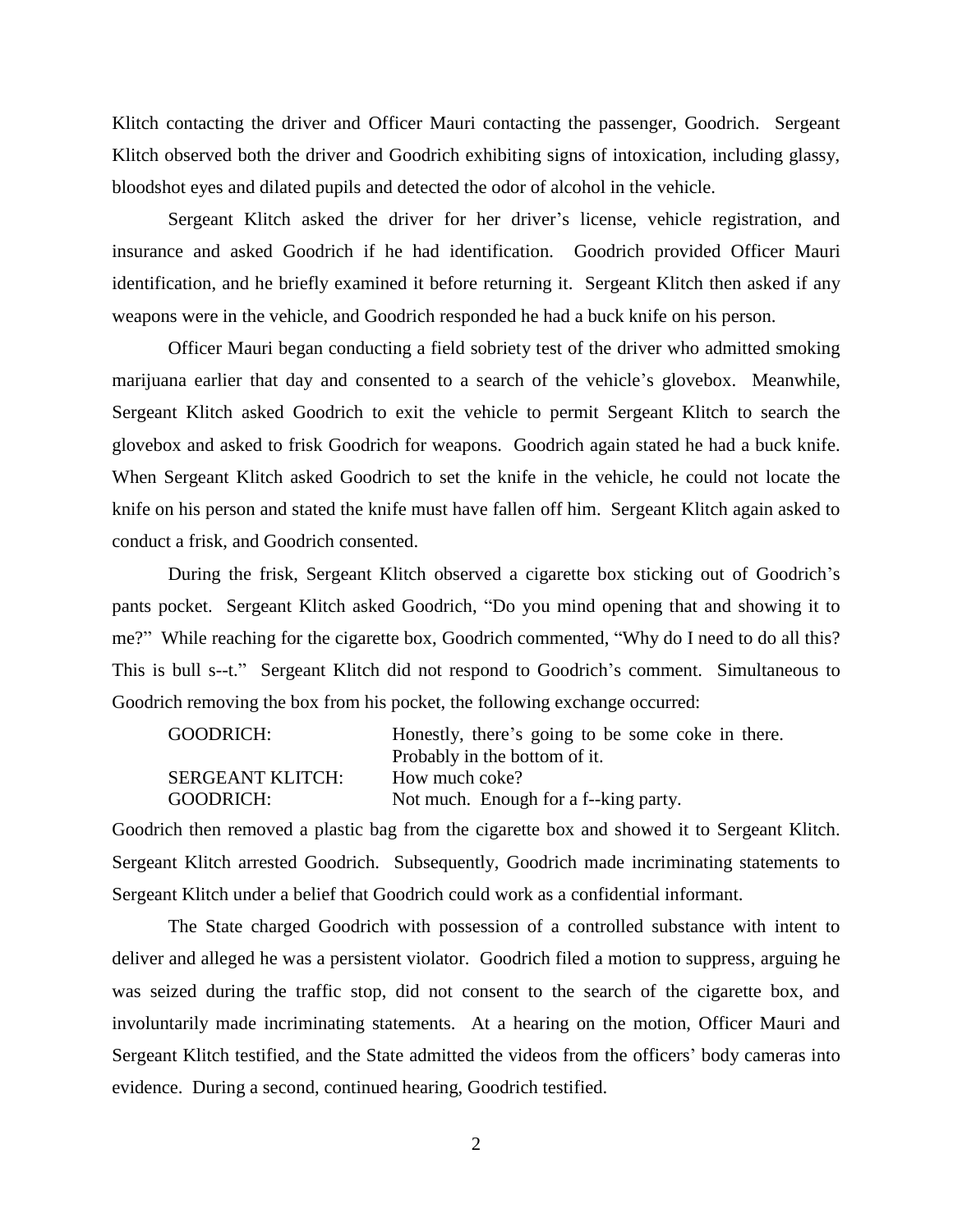In a written decision, the district court partially denied Goodrich's suppression motion. The court ruled that "Sergeant Klitch had reasonable articulable suspicion to justify the traffic stop"; "Sergeant Klitch's weapons frisk was appropriate"; and Goodrich's "actions of handing over the cigarette box in combination with his simultaneous statement show clear and unambiguous consent that was freely and voluntarily given." The court also ruled, however, that Goodrich's post-arrest incriminating statements "were made in response to Sergeant Klitch's offer for [Goodrich] to become a confidential informant in exchange for leniency and therefore coerced," and it suppressed those statements.

Following this ruling, Goodrich pled guilty to an amended charge of possession of a controlled substance and reserved the right to appeal the partial denial of his suppression motion. Goodrich timely appeals.

### **II.**

#### **STANDARD OF REVIEW**

The standard of review of a suppression motion is bifurcated. When a decision on a motion to suppress is challenged, we accept the trial court's findings of fact that are supported by substantial evidence, but we freely review the application of constitutional principles to the facts as found. *State v. Atkinson*, 128 Idaho 559, 561, 916 P.2d 1284, 1286 (Ct. App. 1996). At a suppression hearing, the power to assess the credibility of witnesses, resolve factual conflicts, weigh evidence, and draw factual inferences is vested in the trial court. *State v. Valdez-Molina*, 127 Idaho 102, 106, 897 P.2d 993, 997 (1995); *State v. Schevers*, 132 Idaho 786, 789, 979 P.2d 659, 662 (Ct. App. 1999).

### **III.**

### **ANALYSIS**

Goodrich argues the district court erred in partially denying his suppression motion because he contends he did not voluntarily consent to Sergeant Klitch's search of the cigarette box. In response, the State asserts the totality of the circumstances show Goodrich voluntarily confessed the cigarette box contained cocaine and then voluntarily showed Sergeant Klitch the contents of the box.

The Fourth Amendment to the United States Constitution prohibits unreasonable searches and seizures. Warrantless searches are presumed to be unreasonable and therefore violative of the Fourth Amendment. *State v. Weaver*, 127 Idaho 288, 290, 900 P.2d 196, 198 (1995). The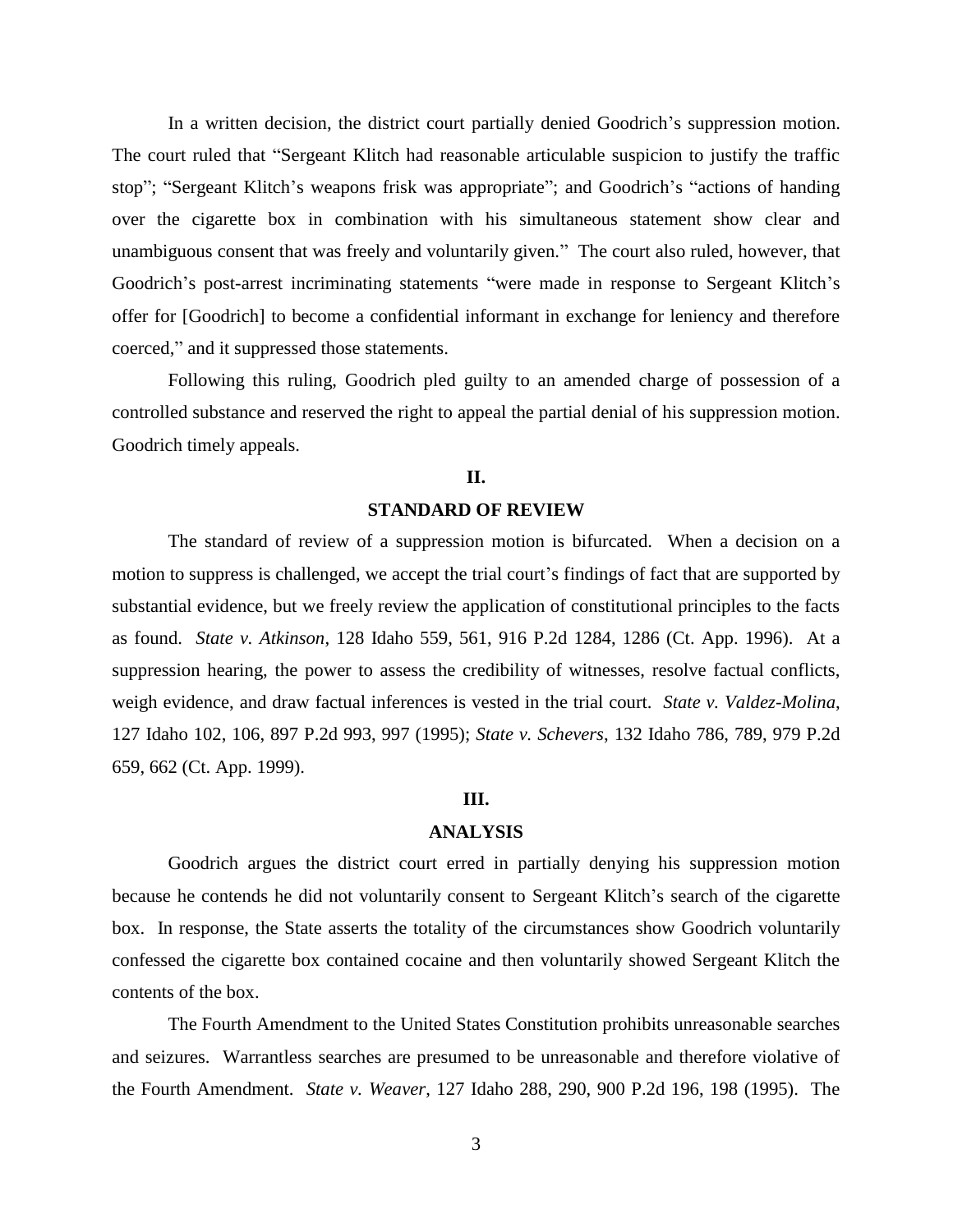State may overcome this presumption by demonstrating that a warrantless search either fell within a well-recognized exception to the warrant requirement or was otherwise reasonable under the circumstances. *Id.* Voluntary consent to a search is a well-recognized exception to the warrant requirement. *Schneckloth v. Bustamonte*, 412 U.S. 218, 219 (1973); *State v. Jaborra*, 143 Idaho 94, 97, 137 P.3d 481, 484 (Ct. App. 2006). The State must show by a preponderance of evidence that consent was not the result of duress or coercion, either direct or implied. *Jaborra*, 143 Idaho at 97, 137 P.3d at 484. The voluntariness of an individual's consent is evaluated in light of all the circumstances. *State v. Whiteley*, 124 Idaho 261, 264, 858 P.2d 800, 803 (Ct. App. 1993). Consent to search may be in the form of words, gestures, or conduct. *State v. Knapp*, 120 Idaho 343, 348, 815 P.2d 1083, 1088 (Ct. App. 1991). Whether consent was granted voluntarily, or was a product of coercion, is a question of fact to be determined by all the surrounding circumstances. *State v. Hansen*, 138 Idaho 791, 796, 69 P.3d 1052, 1057 (2003).

A determination of voluntariness is not dependent "on the presence or the absence of a single controlling criterion." *Schneckloth*, 412 U.S. at 226. Rather, a court may consider various factors in determining whether consent was freely given. *Id.* at 226-27; s*ee State v. Garcia*, 143 Idaho 774, 778, 152 P.3d 645, 649 (Ct. App. 2006). Some of the factors a court may consider include: (1) the number of officers involved in the confrontation; (2) the location and conditions of the consent, including whether it was at night; (3) whether the police retained the individual's identification; (4) whether the individual was free to leave; and (5) whether the individual knew of his right to refuse consent. *State v. Moran-Soto*, 150 Idaho 175, 180, 244 P.3d 1261, 1266 (Ct. App. 2010); *Garcia*, 143 Idaho at 778, 152 P.3d at 649. While the presence of multiple police officers does not, standing alone, establish coercion and the police are not required to inform the individual that he is free to leave or that he has a right to refuse consent, these factors are nevertheless relevant when viewing the totality of the circumstances. *State v. Rector*, 144 Idaho 643, 645, 167 P.3d 780, 782 (Ct. App. 2006).

Goodrich does not challenge any of the district court's factual findings as clearly erroneous. Rather, he argues the totality of circumstances show he did not voluntarily consent to the search of the cigarette box. In support, Goodrich relies on the following facts: two uniformed officers were present with their own patrol cars; the traffic stop occurred near midnight "in a relatively empty area of a parking lot"; Sergeant Klitch did not "dispel" Goodrich's "understanding [Sergeant] Klitch gave a demand" to open the box; and Goodrich was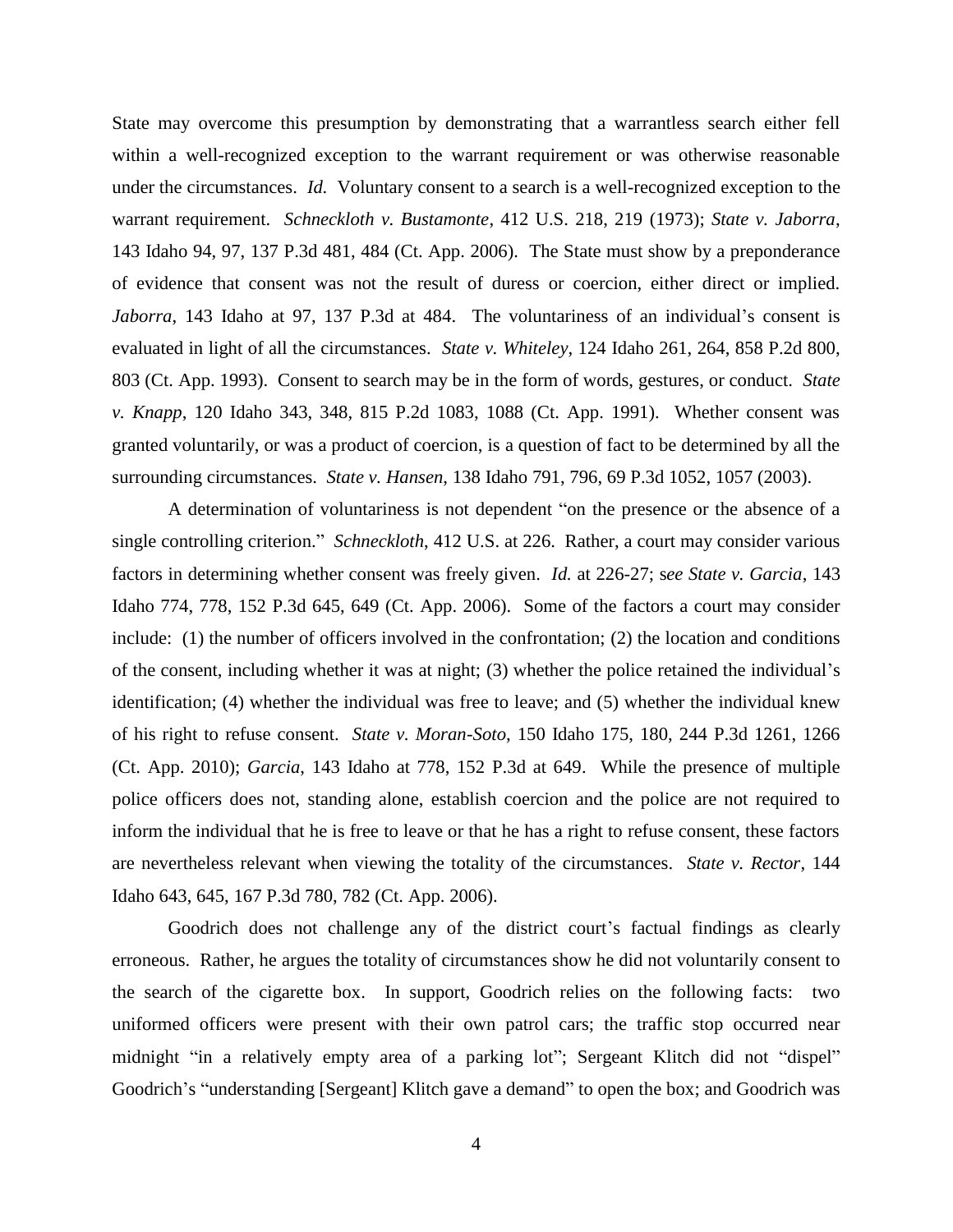detained, never informed he was free to leave, not given his *Miranda*<sup>1</sup> rights, and did not know of his right to refuse consent.

The district court considered these facts, weighed the evidence, and found:

While the evidence shows [Goodrich] was not free to leave at the time and the encounter took place at night, these are only two factors that weigh in favor of finding [Goodrich] was not making a free and voluntary choice. The atmosphere was not police dominant because there were only two officers that responded to the traffic stop. Also, each officer interacted one-on-one with [Goodrich] and the driver. [Goodrich] was frisked, but he consented to the frisk and *Miranda* warnings were not required at that time because Sergeant Klitch was not interrogating [Goodrich].

The Court is not convinced by [Goodrich's] argument that Sergeant Klitch's phrasing seemed more like a command that [Goodrich] could not refuse. The officer was asking a question. The plain language of Sergeant Klitch's question, "Do you mind . . ." suggests [Goodrich] was able to refuse. . . . Instead of refusing, [Goodrich] began fidgeting with his clothes and reaching into his pocket before responding, "Why do I need to do all this? This is bull sh-t." Approximately five seconds passed before [Goodrich] handed the cigarette box over and said, "Honestly, there's going to be some coke in there. Probably in the bottom of it."

Finally, [Goodrich's] consent is further confirmed by his later statement while in the patrol car. When Sergeant Klitch said, "I actually appreciate your honesty, you know what I mean? You told me the coke was in your pocket.]" [Goodrich] responded, "I even turned the cigarette pack out to get it." This statement indicates [Goodrich's] voluntariness in responding to Sergeant Klitch's request.

Therefore, [Goodrich's] actions of handing over the cigarette box in combination with his simultaneous statement show clear and unambiguous consent that was freely and voluntarily given.

We conclude substantial evidence supports the district court's findings, including the officers' testimony at the suppression hearing and videos from their body cameras admitted into evidence. Specifically, Sergeant Klitch's request that Goodrich open the cigarette box and Goodrich's conduct of pulling the cigarette box out of his pocket, volunteering "there's going to be some coke in there," and subsequently stating "I even turned the cigarette pack out to get it," is substantial evidence that he consented to the search. Under the totality of circumstances, Goodrich voluntarily consented.

 $\overline{a}$ 1

*See Miranda v. Arizona*, 384 U.S. 436 (1966).